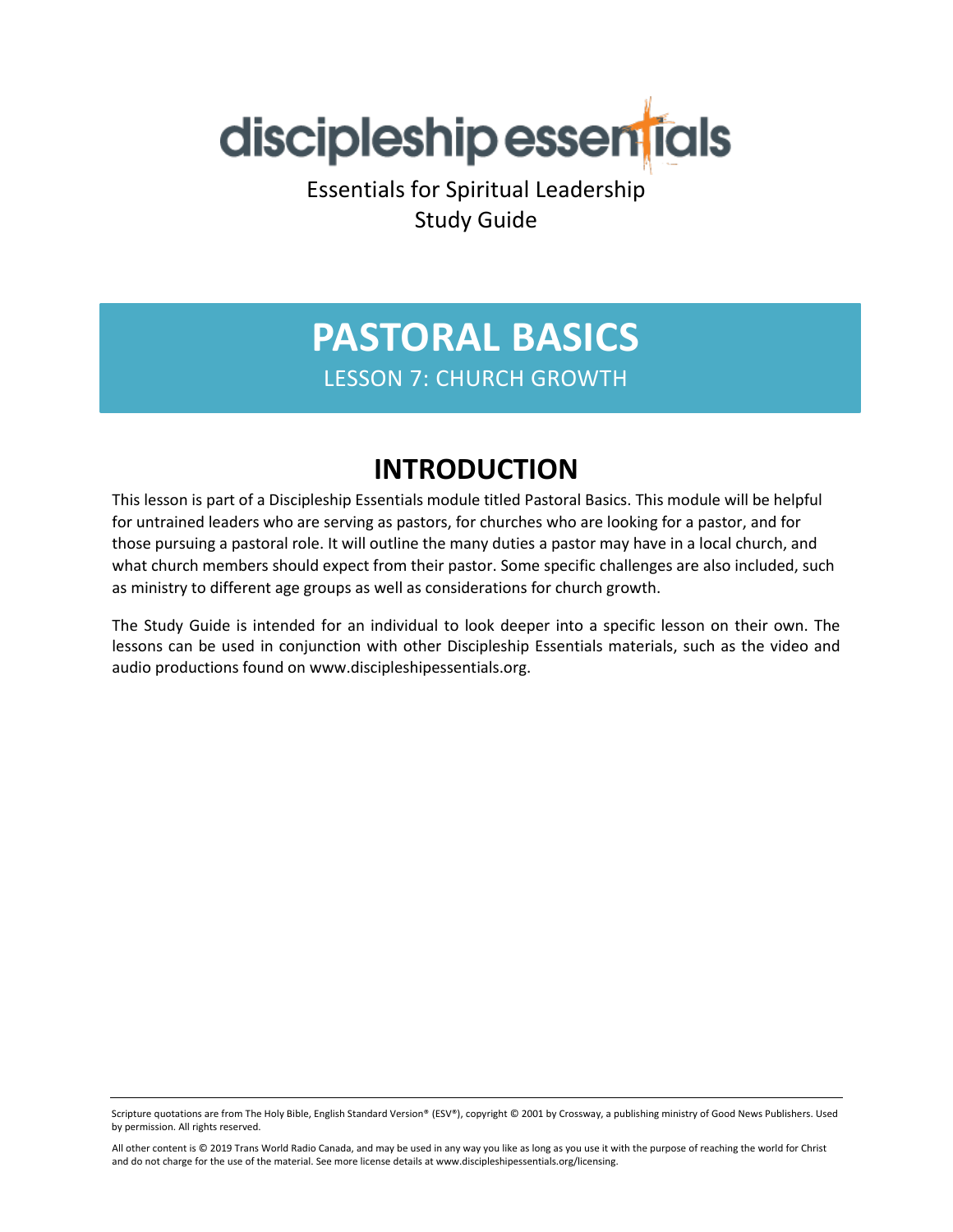# **PASTORAL BASICS LESSON 7: CHURCH GROWTH**

#### **WHAT IS IT ABOUT?**

This lesson looks at church growth, which is actually Kingdom growth. It includes how to encourage it and how to face its challenges.

#### **JUST SO YOU KNOW…**

This lesson is in many ways a culmination of everything taught in course 2 of *Discipleship Essentials.* We have looked at the qualifications of a spiritual leader, and some practical topics for those in this position. Now we will deal with the fruit of spiritual leadership in the Church. There are many ways that fruitfulness can be measured, and we will consider three of them. The emphasis of church growth should always be *Kingdom Growth*, rather than dollars in the bank or members in the seats. As a spiritual leader, you are a Kingdom builder, and your goals and successes are defined by Jesus' directives. Consider the many ways that a church can grow (as outlined in this lesson), and prayerfully consider what God would have you do to help rather than hinder the growth of your local church!

### **GETTING STARTED**

**1.** When you were small, did you want to grow up to be like your parents? Were you anxious to become an adult?

**2.**

Do many visitors or new Christians come to your church every week? Explain why this is so. What changes has your church gone through in the last year? In the last five years? Are these positive changes in your opinion?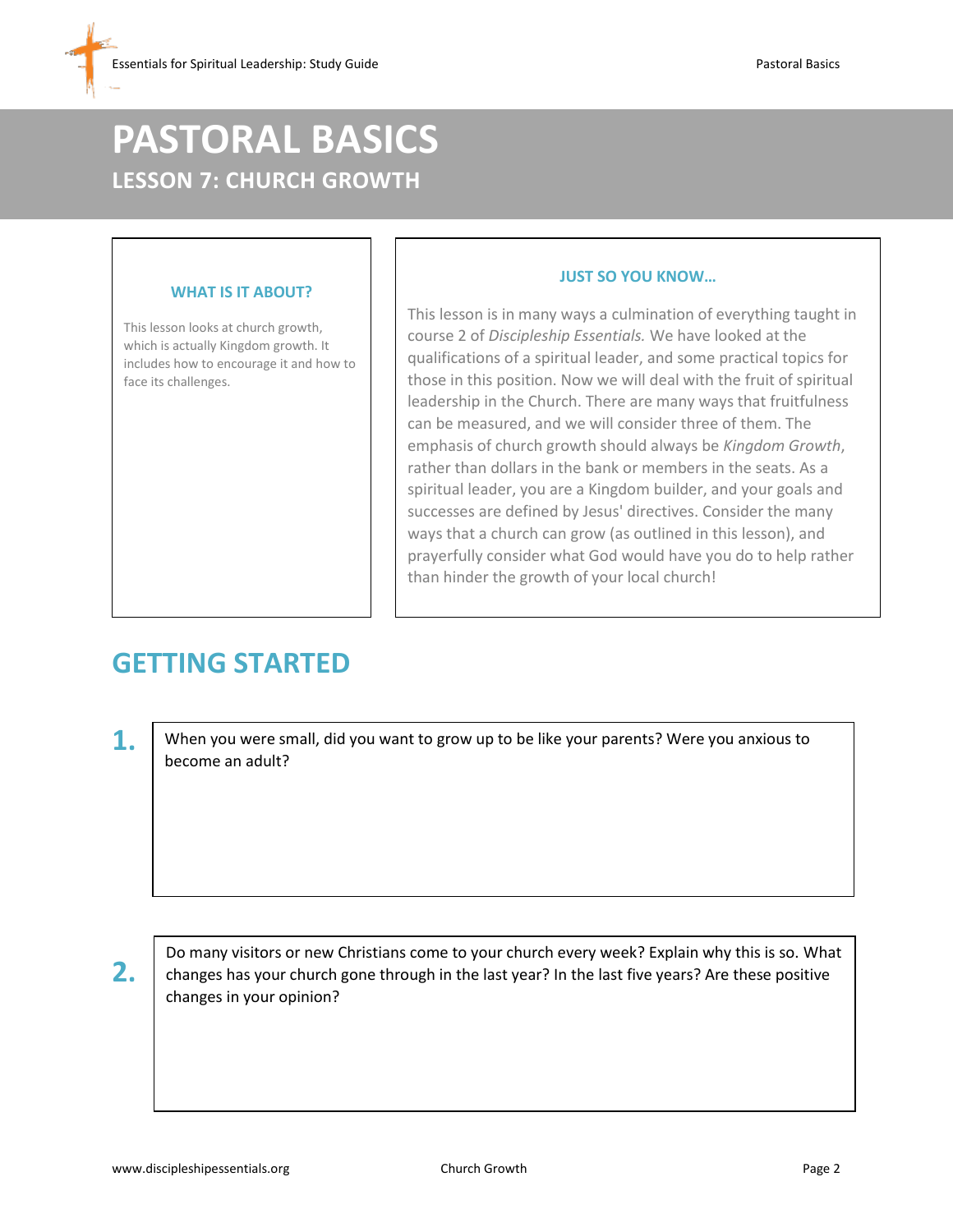## **STUDY**

- **WHAT IS GROWTH**? Businesses may use profits to determine their success, awards are given to athletes to acknowledge achievement, an army uses the number of soldiers and their skills and abilities to determine strength, a city may be applauded for its modern infrastructure and rich culture – but how do we measure the success of a church? We usually speak in terms of 'growth'. A church in the big city might be growing rapidly, and you may remember a time of growth for your own church in the past. How does a leader keep his church growing, and what does that growth look like?
	- **Fruitfulness:** the Gospel of Luke tells us that while Jesus was a boy, He grew in wisdom, stature and in favour with God and with man (Luke 2:52). He grew in multiple ways and ultimately lived a life that produced great fruit. The Bible tells us the ultimate goal for individual Christians, and therefore the Church as a whole, is fruitfulness. But fruitfulness can mean many things! Here are just a few examples. Read the verses below, and note the type of fruitfulness it references:

| <b>Verses</b>                 | <b>Type of Fruitfulness</b> |
|-------------------------------|-----------------------------|
| Genesis 1:22, Acts 6:7        |                             |
| Philippians 1:22, Psalm 1:3   |                             |
| Mathew 3:8, Galatians : 22-23 |                             |
| Matthew 21:43, Matthew 13:23  |                             |

- **Result of Action:** Fruitfulness in the above passages is always the result of specific action. What specific actions will lead to this growth? In this lesson we will examine three ways in which the Church can grow, and offer practical advice to enhance this growth. These three areas are inward growth, outward growth and upward growth. All are aspects of discipleship, and should be worked on at the same time. All three are equal in importance.
- $\triangleright$  What would you say are some indications of a fruitful, growing church? How would you recognize one?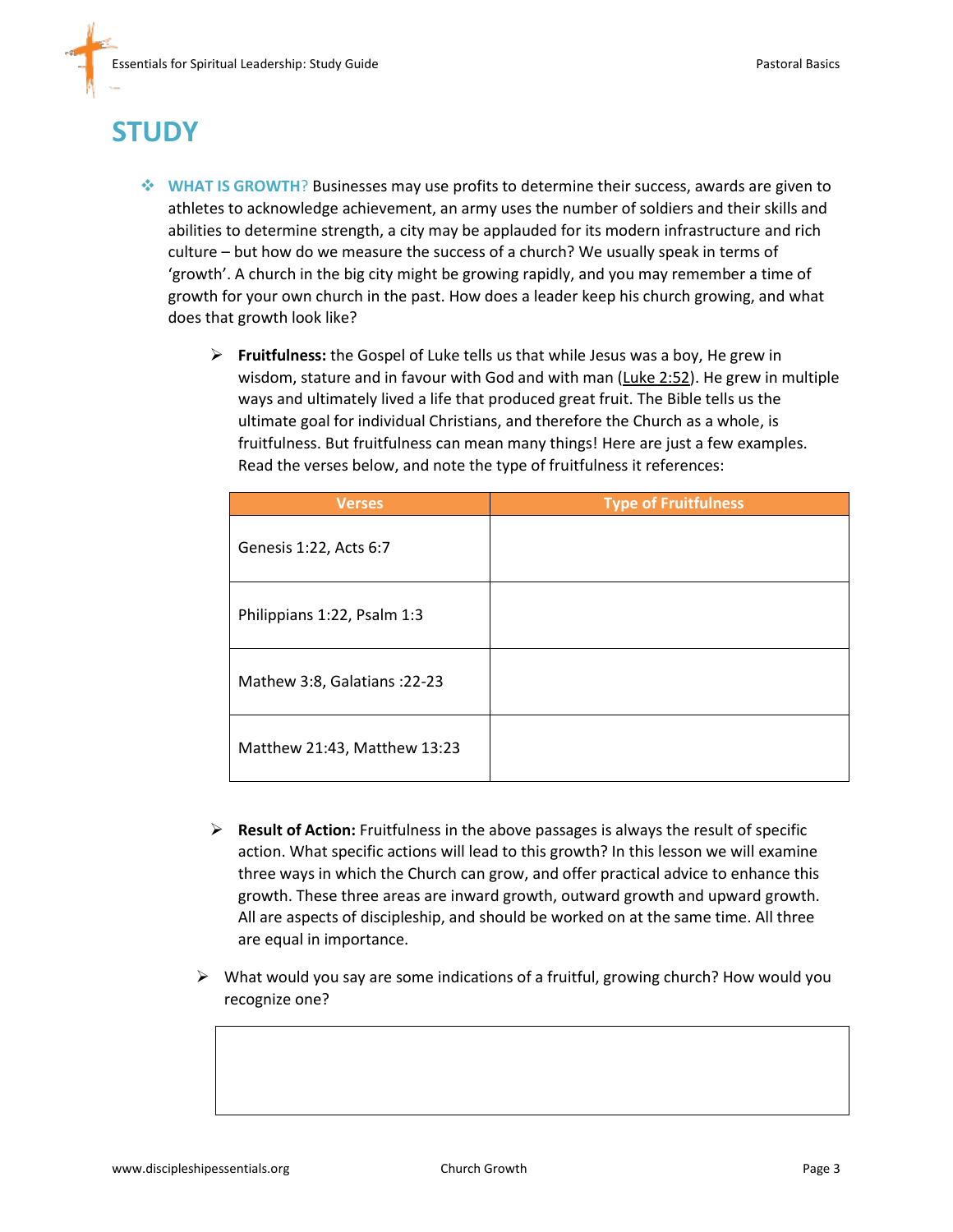- **INWARD GROWTH:** Numerical growth is not the only indicator of a healthy church. We might think of church growth only in terms of more people coming through the door, or not having enough chairs, or even needing to purchase a new building! However, just moving to a bigger location will not benefit an unhealthy church; it will only relocate its problems! New members are likely to be temporary if the church environment does not offer them spiritual nourishment. In short, painting a car when the engine has died will not make it run again!
	- **Healthy Churches are Fruitful Churches:** If you want your church to be fruitful, you must look inside and determine its health. This can be seen in the leadership structure, and how character is modeled in relationships between members. The way that the body of Christ behaves towards one another will either attract or repel those who are outside. Respect for one another, and the ability to work together in peace and love are evidence of fruit.

What does Matthew 7:18 say about how we can experience good spiritual health?

What are some 'good fruit' that a spiritually healthy church would produce?

What does 2 Peter 1:5-8 say we must pursue in order to keep ourselves from being unfruitful? How can churches encourage these things?

- **Evaluating Inward Growth:** We look at the following markers of a church to determine whether it is growing inwardly or not.
	- o **Are they developing leaders?** Have they had the same leaders in place for years, who are perhaps in maintenance mode only? Or are they apprenticing and discipling new leaders? Experienced leaders serving alongside new, younger leaders would indicate health and growth. There must be opportunities for those God has gifted to be trained and then serve, and they should do so with the right motives (Matthew 20:25-28).
	- o **Are they using their spiritual gifts?** In a healthy church, every person should be serving in some capacity. If people merely sit through a service and don't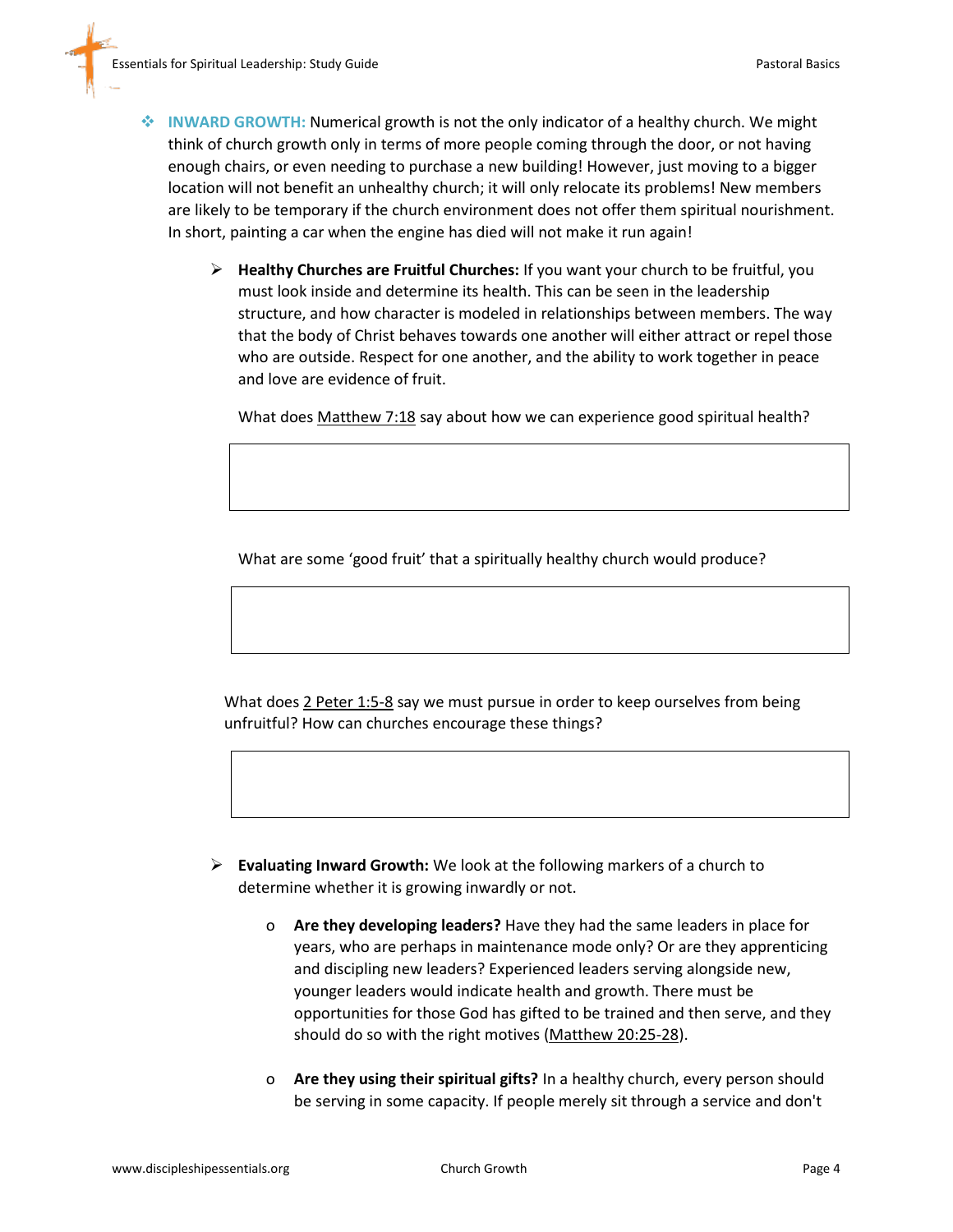participate in any other way, they are not functioning as part of the body. It is essential to identify gifts in others and give them opportunities to use them  $(1)$ Peter 4:10-11, 1 Corinthians 12:4-11).

- o **Do they show grace?** The way a church handles disagreements is one of the most revealing signs of its health. Is there arguing, slander, manipulation or revenge? These are signs of death, not life (Ephesians 4:31-5:2).
- o **Do they care for one another?** When a need arises, how does the church respond? Is it quick to share meals, comfort the mourning, give of their money and possessions, or serve one another? Do people feel known, encouraged, and prayed for? (Galatians 6:2, Hebrews 13:16, 1 Thessalonians 5:11)
- o **Do they lead families well?** Is the church filled with healthy families? Are fathers and mothers taking on the responsibility God gave them with joy? Are older men and women mentoring the younger in parenthood and marriage? Do young people honour their parents and elders? Are families who are in crisis met with help and encouragement? (1 Timothy 3:4-5)
- o **Do they welcome outsiders?** When a newcomer walks through the doors of the church, they should not be met with suspicious glares, but with open arms! Do new people feel welcome? Do the church members provide them with helpful information about the church community? Do they help them find a place to fit in and belong, develop friendships, give opportunities to learn and serve? Would an unbeliever find answers to their questions?  $(1$ Corinthians 14:23, Colossians 4:5, Matthew 25:35)
- o **Do they express love?** Do the members of the church delight in meeting together? Is there much laughter and joy? Are people making authentic friendships, or merely tolerating one another? Love is the marker of a changed life, and a healthy, growing church (Psalm 16:3, 1 John 3:14,1 Corinthians 13).
- **Practical Ways to Promote Church Health:** While no church body will be perfect, we can evaluate areas of weakness and seek to improve. A healthy, fruitful church can be developed by discipling members in their relationships with one another, and putting into place healthy church policies and practices. Think about ways that a church could be more intentional about their inward growth. What is one way your church could change in order to focus on the inward growth of members?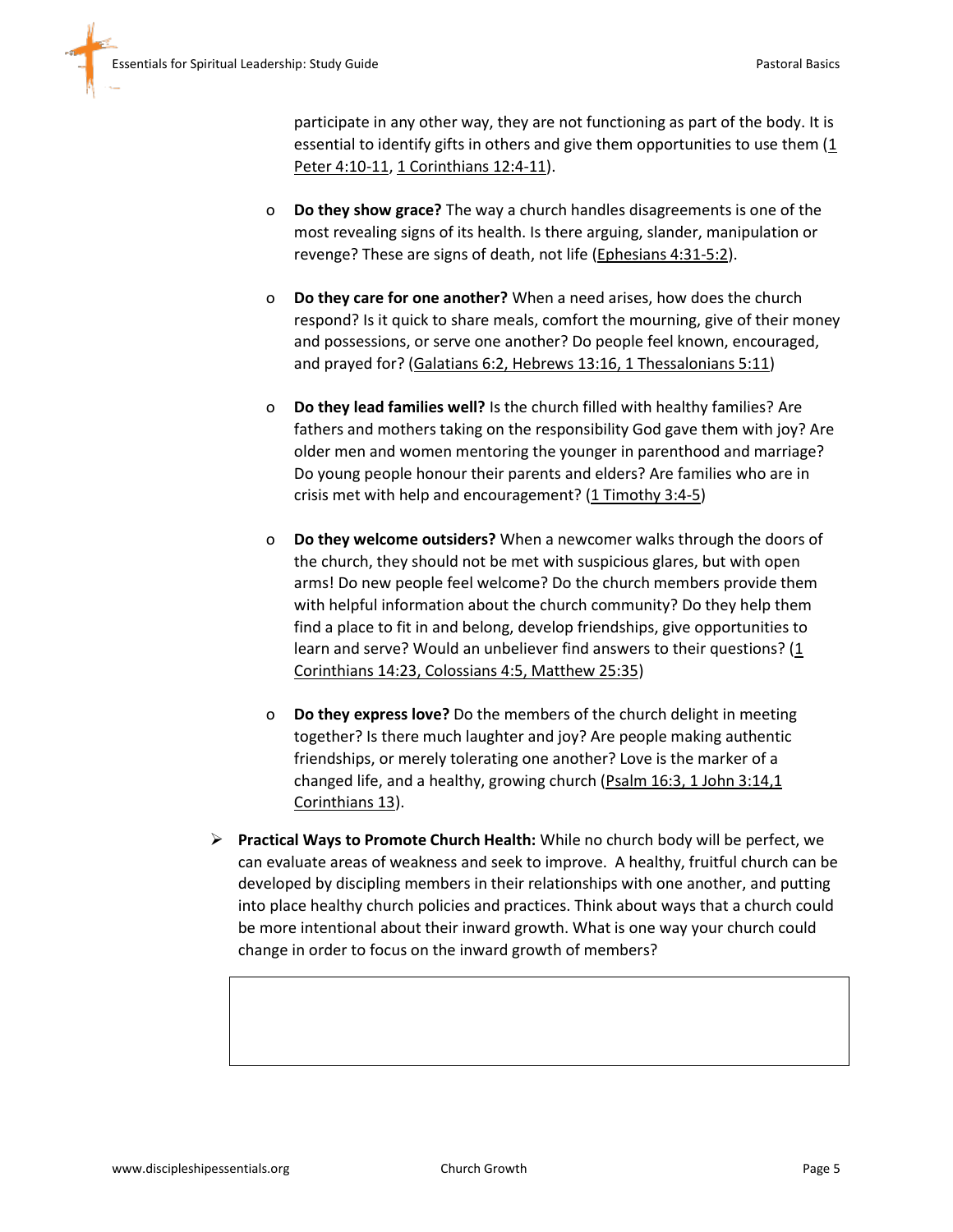- **OUTWARD GROWTH:** Of course, when a church is only concerned with its own inward health and comforts, it becomes unhealthy and stops producing fruit!
	- **Expanding Churches are Fruitful Churches:** Churches that concern themselves with evangelism and serving their community produce more fruit than those who wait and see if anyone joins them. We are not called to wait inside and make disciples, but to go out and find them! A fruitful, growing church will not neglect reaching out into their community.

Read **Isaiah 54:1-2**. The prophet Isaiah is giving hope to his people, and promising them that the barren would again be fruitful. What specific instruction did he give the people? How would this demonstrate faith in God's promise to them?

- $\triangleright$  While he was speaking metaphorically to their specific situation, we can apply this principle in our churches today. We can trust God to make us fruitful, lengthen our reach into our communities, and grasp a bigger vision for what God can do through us by welcoming growth.
- **Evaluating Outward Growth:** There are many signs of a healthy church that is reaching outward. They include the following:
	- o **They are well thought of in the community:** What do people think of the Church? Do they see it as a place of fear and condemnation, or a place where people are loved? Is it hypocritical, or authentic? Do businesses or ministries want to work with them? Does their character witness to the power of God? (Colossians 4:5).

How is your church thought of in your community? How could this perception be improved?

- o **They are baptizing new believers:** The best marker for success of evangelism is not how many people are now believers, but rather how many choose to be baptized. Decisions to follow Jesus are sometimes reversed when they understand the cost of discipleship, and some new people may simply come from other congregations. Baptisms indicate newly committed disciples, those who are serious about following Christ (Acts 2:38).
- o **Visitors return:** When newcomers return, they have found something they were looking for in a Church. This is a great sign! Most people make a decision about whether to return before the sermon even begins (Acts 9:31).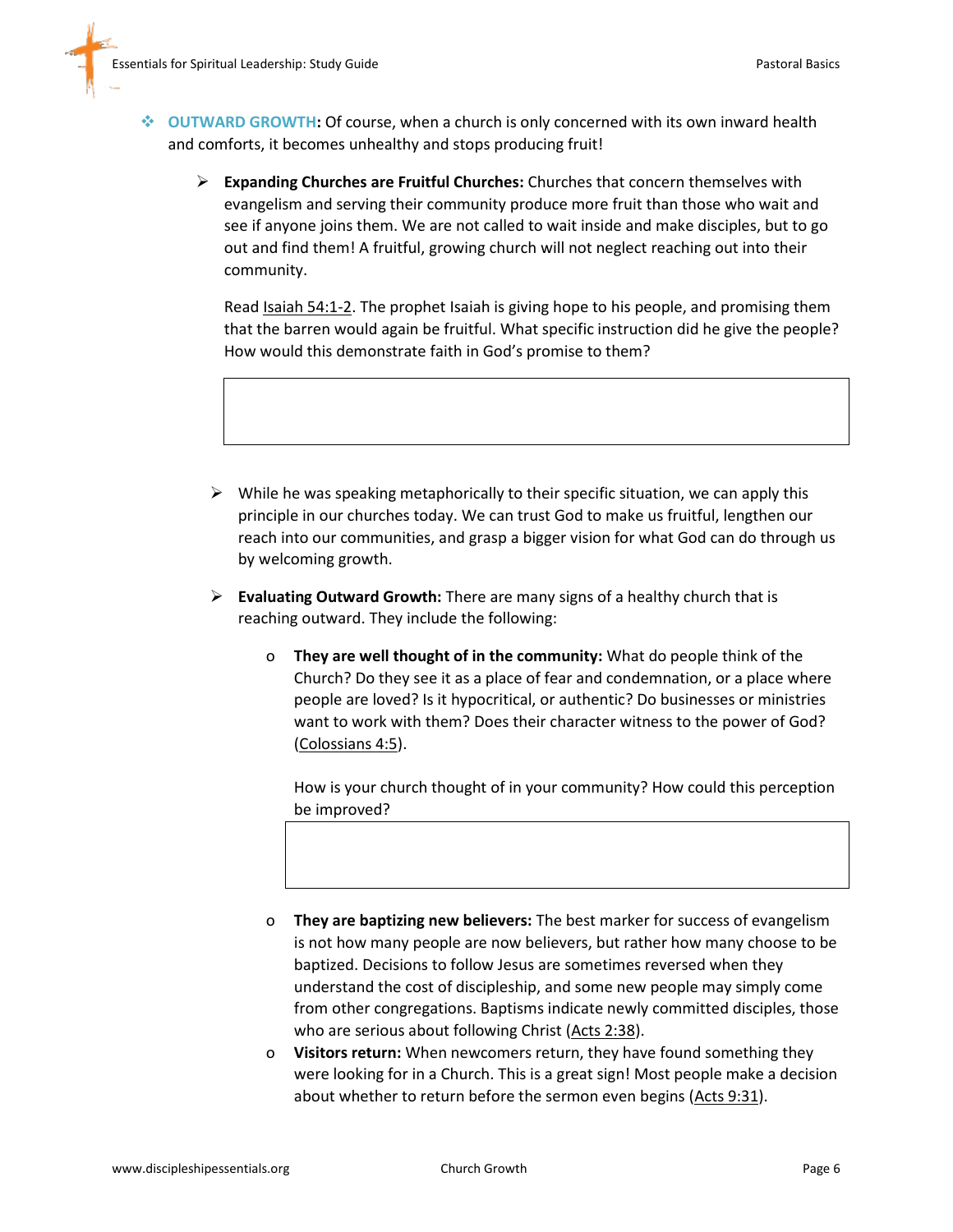- o **They are sending missionaries:** A church is passionate about reaching the world for Jesus Christ when its people (young and old) are dedicating their lives to missions, and there are sufficient volunteers to fund and pray for them. Talking about missions is good, but sending out missionaries indicates a fruitful church (Matthew 9:37-38).
- o **Their attendance increases:** Increased attendance isn't the only marker of successful outward growth! It can be a good sign, but a church will only retain these new people if it is healthy to begin with. The goal should be new believers, not those coming to us from other churches, who might be running from problems or looking for a change (Acts 2:47).
- o Which of these markers of outward growth are true of your church?
- $\circ$  Consider what it would be like to enter your church doors for the first time. Can you find the worship area? Washrooms? Children's programs? How do you know who to talk to, or where to go?
- o What are the needs in your community, and how has God equipped your church to help? How would reaching lost, hungry or impoverished people in your community impact the message your church preaches?
- **UPWARD GROWTH:** The inward and outward growth of a church is important, but unless individual people in the Church are becoming disciples and growing in their relationship with God, it is all form with no substance.
	- **Discipling Churches are Fruitful Churches:** The purpose of meeting together is not to share great food and have a church calendar full of programs, but to impact the lives of people so they will turn from their sin and follow Jesus Christ. Upward growth requires solid preaching, sound teaching, and a reverence for the Word of God. The evidence is changed lives through the work of the Holy Spirit.

Read Romans 5:1-5. What has been given to us, by whom, and what is the end result?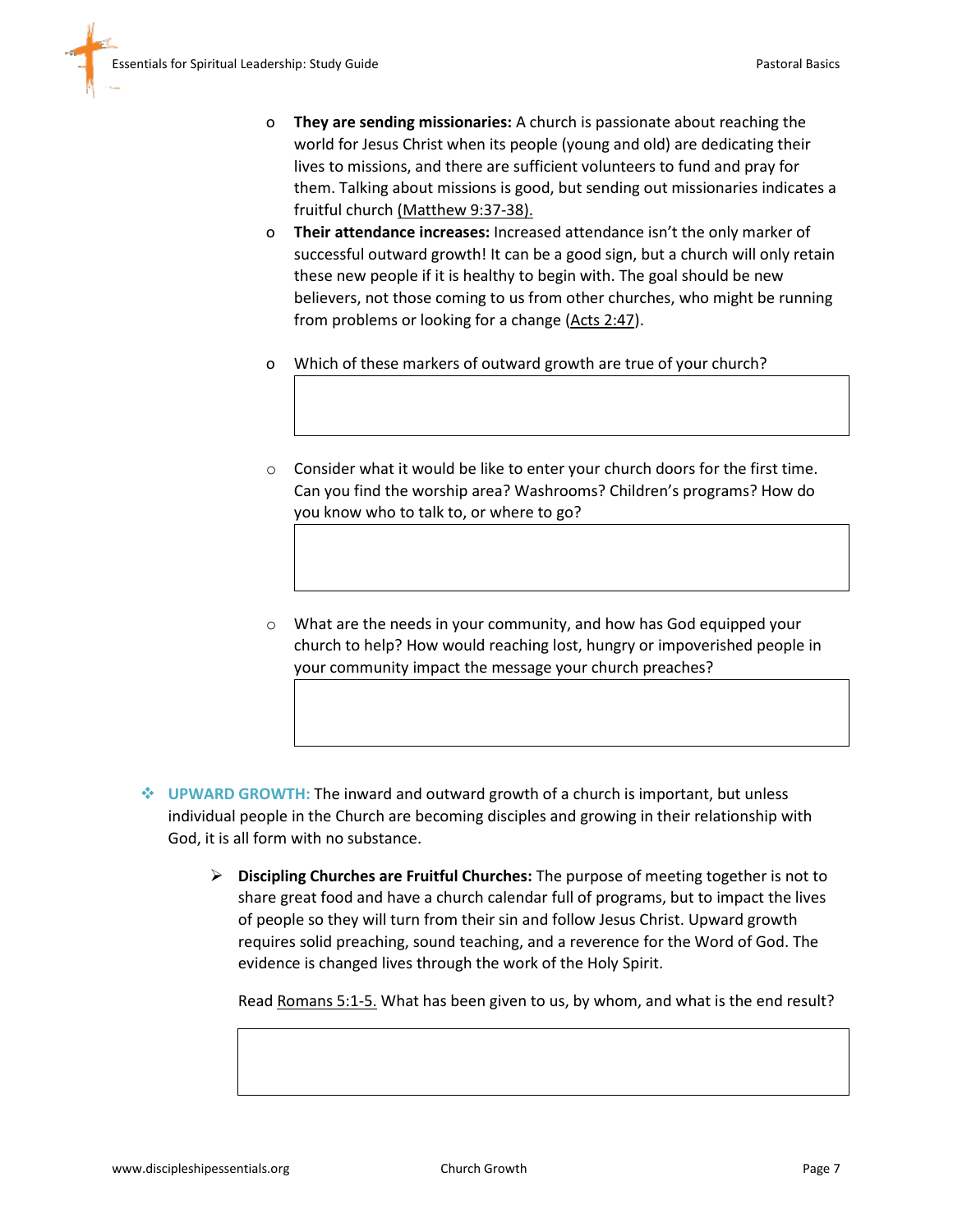- **Evaluating Upward Growth:** There are many evidences of upward growth. Some of them will be less visible, because only God knows people's hearts.
	- o **Increased Knowledge of God's Word:** We grow in our knowledge of God's Word by listening to pastors' sermons, by studying it on our own, by seeking God's guidance through it, and by memorizing verses and quoting them to one another (2 Timothy 3:15-17).
	- o **Increased Devotion to Prayer:** When your people are devoted to prayer, it indicates that they are growing in their relationship with God. Seeing God work in their lives through prayer encourages them to trust Him more. When the first response to a problem in your church is to pray, they are growing upward (1 Thessalonians 5:16-17).
	- o **Increased Humility, Patience, Servant Hearts and Love:** Simply having knowledge of God is not the same as spiritual maturity. Jesus said we would know true disciples by their fruit, which is changed (improved) character. Anger, hostility, and pride are totally inappropriate for Christians (James 4:10, Matthew 7:16, John 13:35, Ephesians 4:31).
	- o **Increased Faith:** Trusting in God in difficult circumstances and acting in faith rather than doubt and fear, are markers of spiritual maturity. When the people of the Church are fearful, they need to be encouraged to pray for faith (Hebrews 11:6, Isaiah 41:10).
	- o **Increased Compassion for the Lost:** A deep concern and love for those who have not yet received the Gospel is evidence of spiritual maturity. Christians will pray fervently for their salvation, and they'll make evangelism a priority as they give their money and time (Acts 1:8, Isaiah 6:8, Luke 19:10).
	- o It is not easy to assess another person's upward growth, but there will always be some markers. How have you grown 'upward' in the last year?
	- o What is one thing you can do to help those you are discipling find a place to serve and grow in their faith?

 **Conclusion:** We all long to please God with our lives. We should want Him to be pleased with our church also! There are times when a church is immature, but that is a time when the need for growth can be most noticeable. Our growth as Christians is an excellent example of the power of God to change lives! Let our churches do the same. If we are not a fruitful church, God may allow us to enter a time of pruning (John 15:2). If this is where you are right now, God may have things for you to learn before you are ready for more growth. God is working in all of us